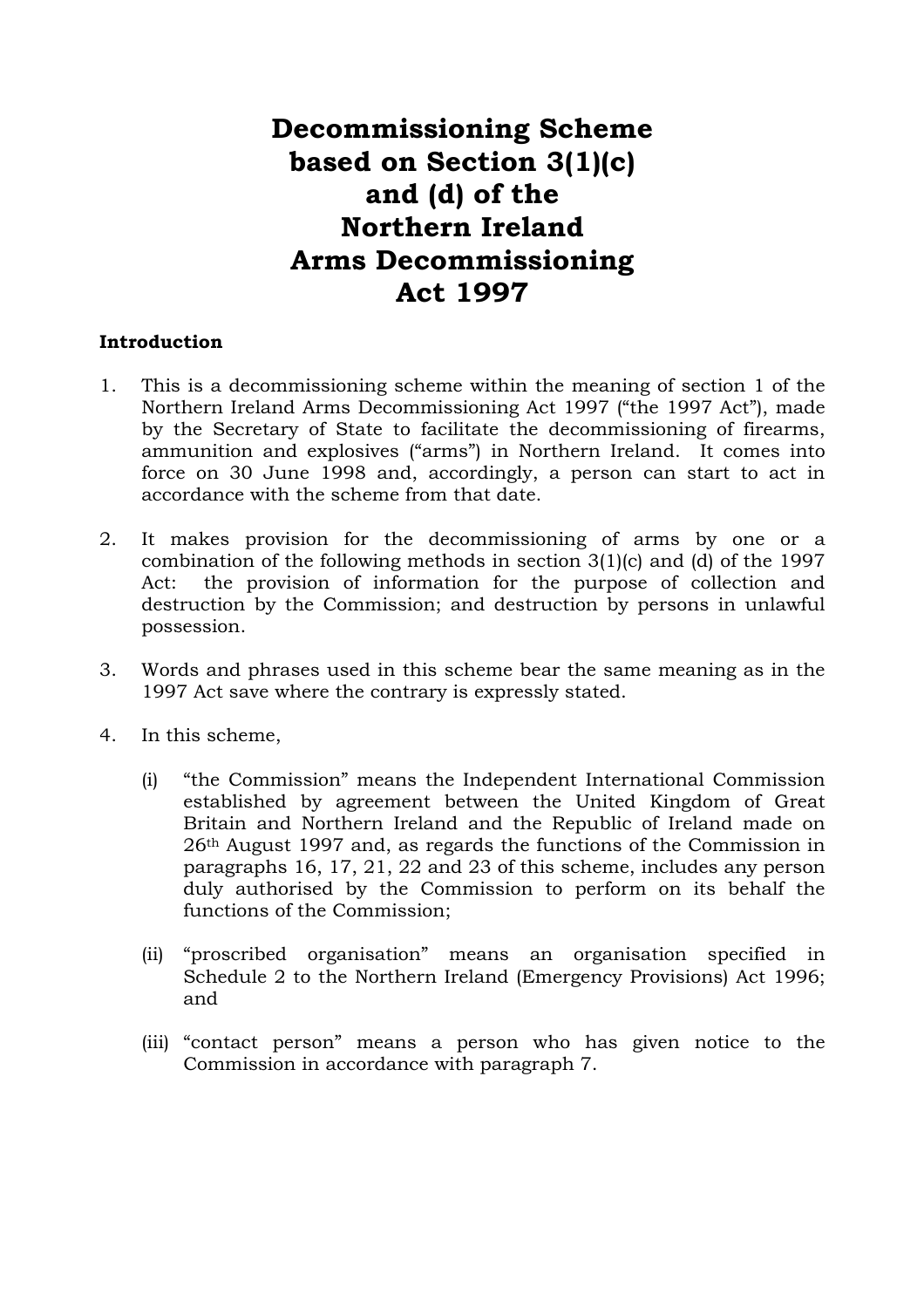5. For the purposes of section 2(1) of the 1997 Act, the period during which arms may be dealt with in accordance with the scheme ("the amnesty period") begins on 30 June 1998 and ends on [26 February 2003]<sup>1</sup>.

### **Provision of information by the Commission**

6. The Commission may provide a person who seeks information in relation to the decommissioning of arms and the application of this scheme with such information as it considers appropriate.

# **Notice of intention to decommission arms**

7 A person who proposes to decommission arms on behalf of a proscribed organisation in accordance with this scheme shall, before doing any other act leading to decommissioning, give notice to the Commission of the proposal, in accordance with arrangements decided by the Commission.

A person starts to act in accordance with this scheme once the Commission is satisfied that such notice:

- is given on behalf of a proscribed organisation, and
- provides the Commission with sufficient information to indicate a clear intention to decommission specified arms.
- 8. He will continue to act in accordance with the scheme only if he complies with all the requirements of this scheme and the arrangements provided for by it.
- 9. A person who gives notice to the Commission in accordance with paragraph 7 above ("the contact person") shall provide the Commission with such information as it may require for the purpose of making arrangements for decommissioning, and such information may include-
	- the name of the proscribed organisation proposing to decommission the arms,
	- the location where it is proposed that the arms should be collected by the Commission or destroyed by the person proposing to decommission them,
	- the number or quantity and type of the arms and information about their age and condition,

 $\overline{a}$ 1. The extent of the amnesty period is currently constrained by section 2(2) of the Northern Ireland Arms Decommissioning Act 1997, as amended by the Northern Ireland Arms Decommissioning (Amendment) Act 2002.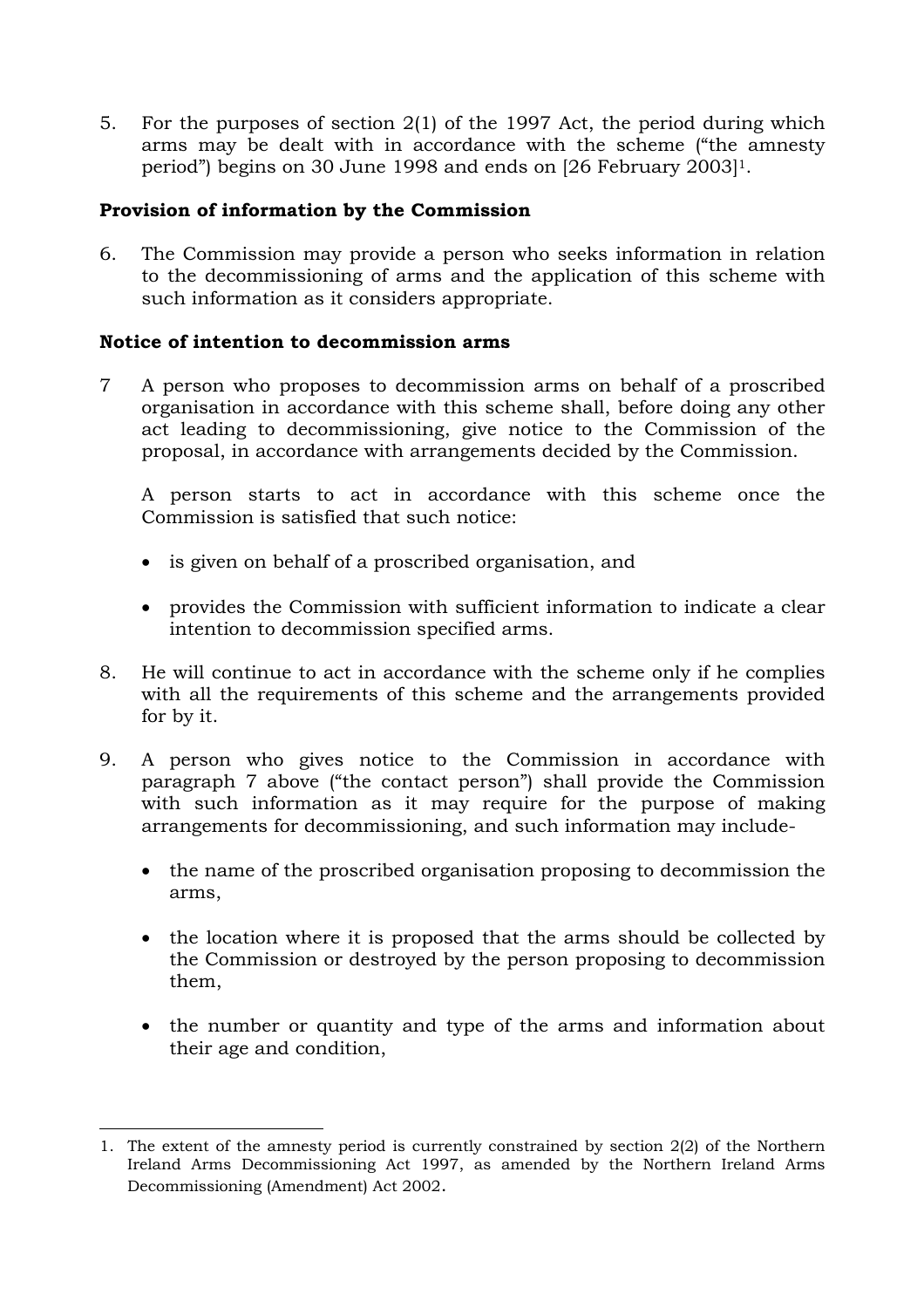- an indication as to whether the arms will require to be moved to the location referred to above,
- if the arms are to be collected by the Commission, the day on which and the time at which it is proposed the arms can be collected, and
- any other information required by the Commission.
- 10. The Commission shall keep a record of all the information provided in accordance with paragraph 9.

#### **Non-disclosure of information**

11. A person who has provided information to the Commission in accordance with this scheme shall not intentionally disclose that information to any person who is not acting with him without the agreement of the Commission nor do anything which affects the accuracy of the information which has been provided. If he subsequently becomes aware of any matter which affects the accuracy of the information provided, he shall inform the Commission as soon as practicable. The Commission shall keep a record of any such information provided to it.

### **Making of arrangements by the Commission for the purpose of decommissioning arms and ensuring public safety**

- 12. The Commission may make such arrangements as it considers appropriate to facilitate the decommissioning of arms in accordance with this scheme including requiring compliance with any conditions necessary on grounds of public safety.
- 13. Persons who are acting with the contact person on behalf of the proscribed organisation, act in accordance with this scheme if they comply with all the requirements of the scheme and the arrangements provided by it.
- 14. Nothing shall be done with arms in respect of which contact has been with the Commission under paragraph 7 above which is not necessary in order to comply with arrangements made or conditions imposed by the Commission.

#### **Locations at which decommissioning of arms may take place**

15. The locations at which the decommissioning of arms may take place shall be determined in accordance with arrangements made by the Commission.

### **Movement of arms**

16. The movement of any arms for the purpose of decommissioning them to a location determined under paragraph 15 by a person other than the Commission shall be in accordance with arrangements made by the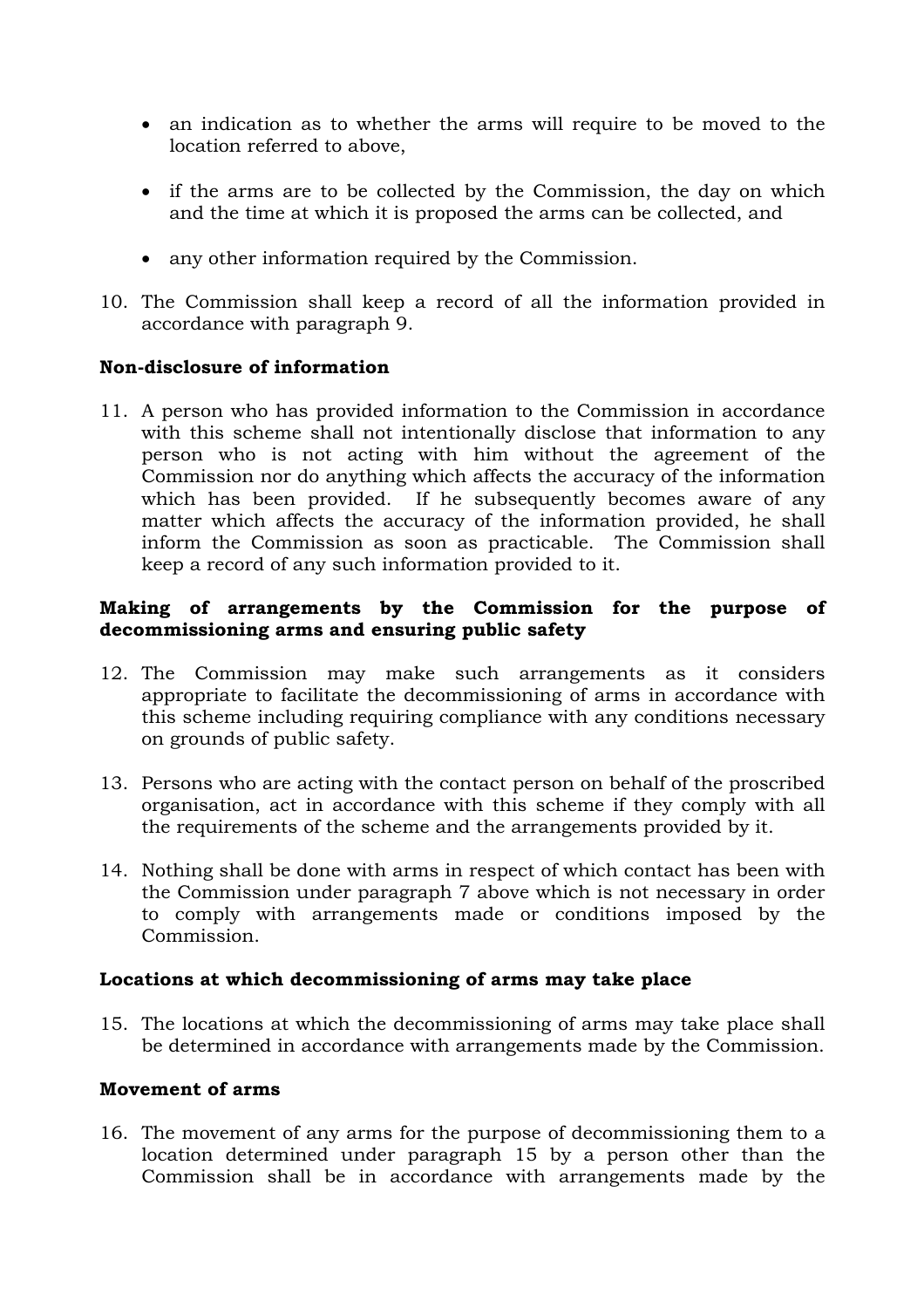Commission and subject to compliance with any conditions imposed by the Commission.

- 17 Without prejudice to the generality of paragraph 16, the conditions which the Commission may impose may relate to:
	- the location to which arms may be moved,
	- the quantity of arms which may be moved at any one time,
	- the method of transportation to be used, and
	- the condition in which the arms may be transported including the requirement that there shall be no movement of arms by public transport, movement of primed explosives or movement of loaded firearms.

The Commission may, on grounds of public safety, prohibit the movement of specified arms or specified types of arms.

- 18. The Commission shall keep a record of any conditions imposed in accordance with paragraph 17.
- 19. Where the Commission has agreed the conditions on which movement may take place, it may give to a person moving arms in accordance with this scheme a document stating that the arms described in the document are being moved by the person under arrangement made by the Commission. A copy shall be retained by the Commission.
- 20. A person moving arms in accordance with this scheme shall inform the Commission of the arrival of the arms at the location agreed with the Commission unless the Commission has taken part in the movement of the arms in question or is already at the location when the arms arrive there.

#### **Destruction of arms by the Commission**

- 21. Where information has been provided for the purpose of collection and destruction by the Commission, the Commission shall
	- carry out, or arrange to have carried out, an evaluation of the arms involved to determine their stability and whether it is safe to move or destroy them,
	- collect or supervise the collection of the arms and, if appropriate, their movement to another location for destruction, and
	- destroy, or supervise the destruction of the arms and dispose, or supervise the disposal, of any resulting residue.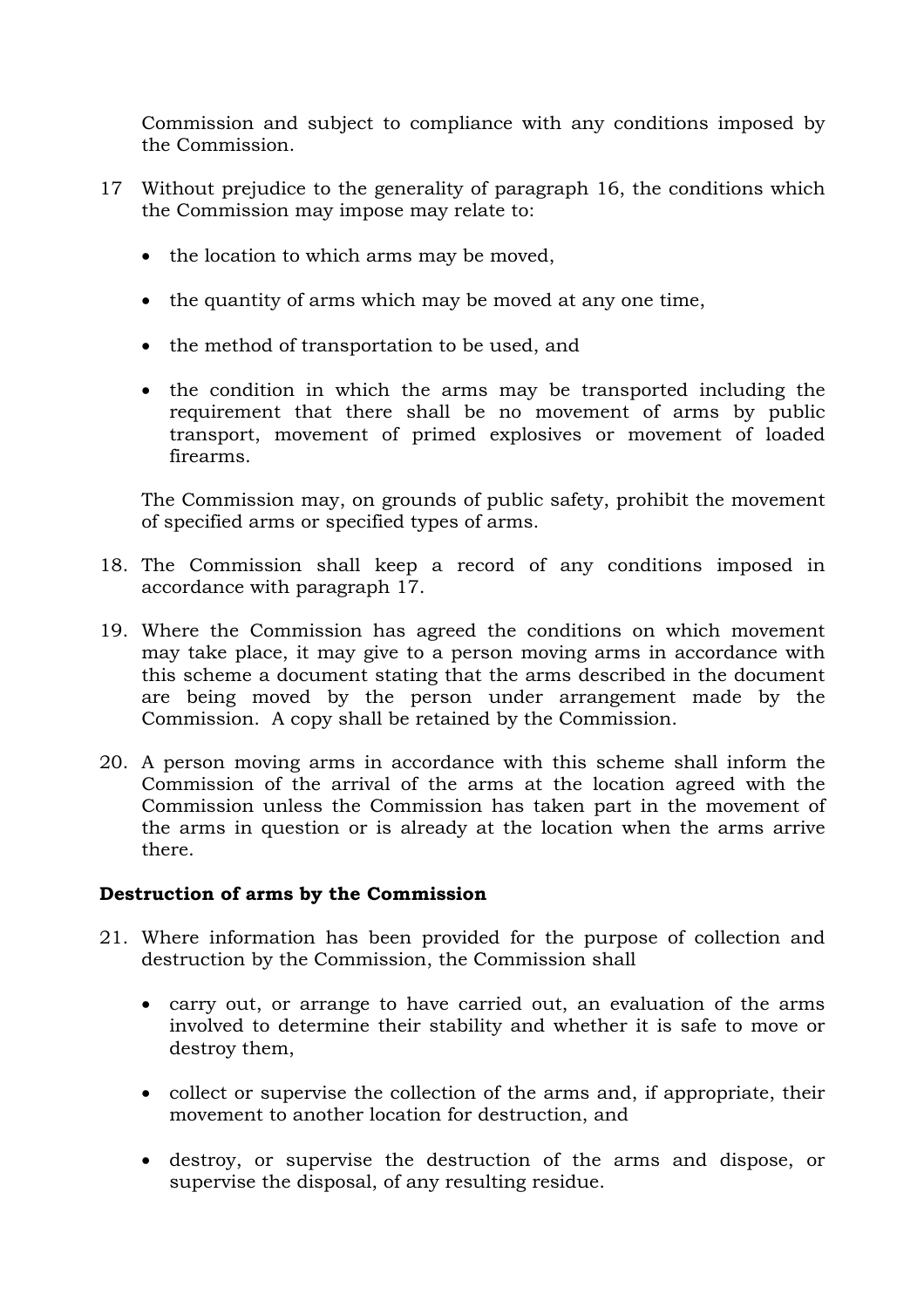- 22. Where arms are to be destroyed by persons in unlawful possession
	- the person or persons concerned shall destroy the arms in accordance with arrangements made with the Commission, and
	- the Commission shall dispose, or supervise the disposal, of any resulting residue.
- 23. Destruction of arms by the Commission shall mean:
	- in the case of firearms, them being rendered unusable as weapons by methods such as cutting, bending, chipping, stamping and grinding and the disposal of the residue;
	- in the case of ammunition or explosives, their burning, firing, discharge, detonation or disposal by other means.
- 24. Before destroying any arms, the Commission shall log details of the arms including:
	- in the case of firearms, the number, type and make (if known),
	- in the case of ammunition or explosives, the quantity, make (if known) and, in the case of ammunition, the calibre,
	- the name of the proscribed organisation by whom the arms are being decommissioned, and
	- such particulars of the decommissioning process (including the date, time and location and relevant events or processes) as the Commission considers necessary to ensure a complete record of the decommissioning process.

Where arms are destroyed by a person other than the Commission and without the Commission's supervision in accordance with this scheme the person shall make a record containing the information specified in this paragraph (other than the particulars of the decommissioning process referred to above) and shall give the information to the Commission. Where necessary and to the extent possible the Commission will verify the information given to it by a person who has destroyed arms by examining any residue resulting from the destruction.

#### **Presence of persons at decommissioning events**

25. Where arms are decommissioned in accordance with this scheme, the Commission may allow the person or persons decommissioning them, or an intermediary of that person or persons, to be present at the collection and destruction of the arms or the disposal of any resulting residue